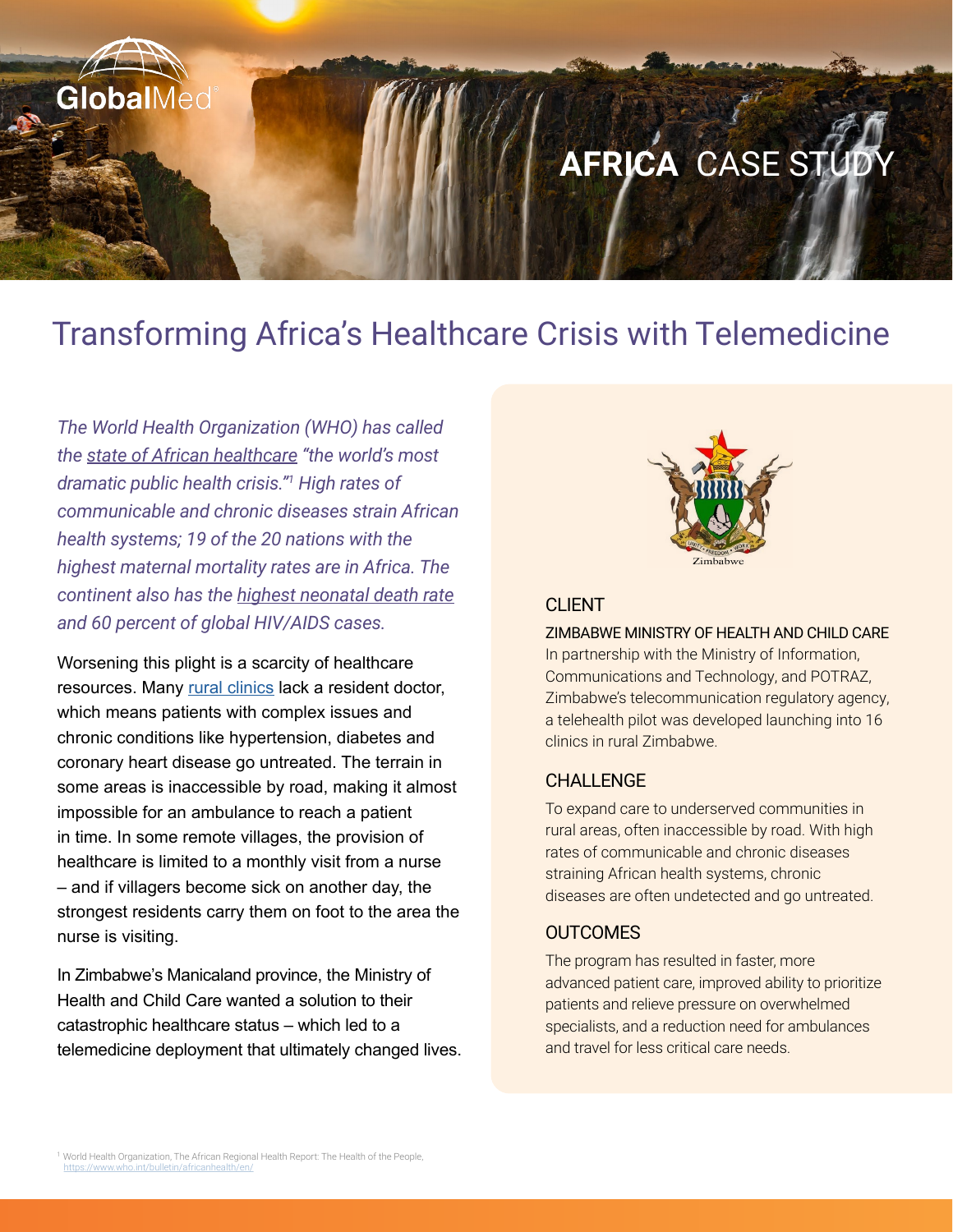## Moving from Concept to Collaboration

The Ministry of Health and Child Care devised a telehealth pilot that would launch in 16 clinics. By connecting patients to expert care through real-time virtual consultations, they hoped to bring primary and specialty care to residents, [reduce the need](http://globalmed.com/will-teleparamedicine-save-your-life/)  [for ambulances](http://globalmed.com/will-teleparamedicine-save-your-life/), and regionally transform health outcomes for entire villages.

The team was realistic; they knew a successful telemedicine deployment would be a complex undertaking. The mission of most virtual care programs – to bring care to the underserved – is often complicated by inherent logistical challenges in underserved areas. Pulling clinical resources, technology and infrastructure into a coherent program typically requires months of planning and collaboration. To build a strong foundation, the Ministry of ICT worked with POTRAZ, Zimbabwe's telecommunication regulatory agency, to win funding from ITU, a United Nations agency in Switzerland.

However, they also needed the right telemedicine solutions and the right telemedicine expertise – which led them to Yaya Mbaoua, CEO at The Mbaoua Group and a consultant with GlobalMed, the world leader in telemedicine solutions. Based in Abidjan, Cote d'Ivoire, Mbaoua connected the program to [GlobalMed mobile exam stations,](http://globalmed.com/telemedicine-stations/) the [Encounter®](http://globalmed.com/solutions/software-solutions/encounter-software/)  [software application](http://globalmed.com/solutions/software-solutions/encounter-software/) and [examination devices](http://globalmed.com/solutions/connected-devices/) like high-definition cameras, stethoscopes, ultrasound probes, vital signs monitors and other tools.

# Building a Telemedicine Blueprint

In Zimbabwe, the pilot kicked off with the ITU and POTRAZ coordinating the distribution of responsibilities. As the main sponsors of the project, the ITU worked with GlobalMed and clinical experts while handling equipment shipping and delivery

and liaising with the Foreign Affairs Office for tax exceptions. POTRAZ handled the technical side of the deployment, installing the power backup systems, configuring systems and Internet connectivity.

The Ministry of Health and Child Care provided the list of rural health institutions for the pilot phase, as well as the list of practitioners to be trained. Next they coordinated week-long training workshops for dozens of healthcare and IT professionals, helping them understand how to use the equipment and consequently train their colleagues.

At this point, the pilot was ready to roll at the intended 16 healthcare facilities, including 12 rural clinics, two district hospitals, one provincial hospital and one national referral hospital. The Ministry launched their telemedicine deployment – and immediately ran into challenges.

# Solving Challenges, Converting Skeptics

The first roadblock was a low volume of consultations. When the pilot leaders investigated, they found a prevailing skepticism at rural clinics. The staff simply didn't believe that telemedicine could be effective or that the equipment would operate as promised. Many had relied on paper-based manual process for decades. POTRAZ visited for refresher training and one-on-one training and provided a clever incentive: tablets for personal use that helped the staff become comfortable with modern technology.

Another challenge involved Zimbabwe's regulatory frameworks, which govern the storage of sensitive data such as health information. While the telemedicine equipment was designed to help physicians save their medical consultations onto the cloud, national regulations forbid that kind of storage. The clinics were able to find a workaround by redirecting all health records to locally hosted data centers.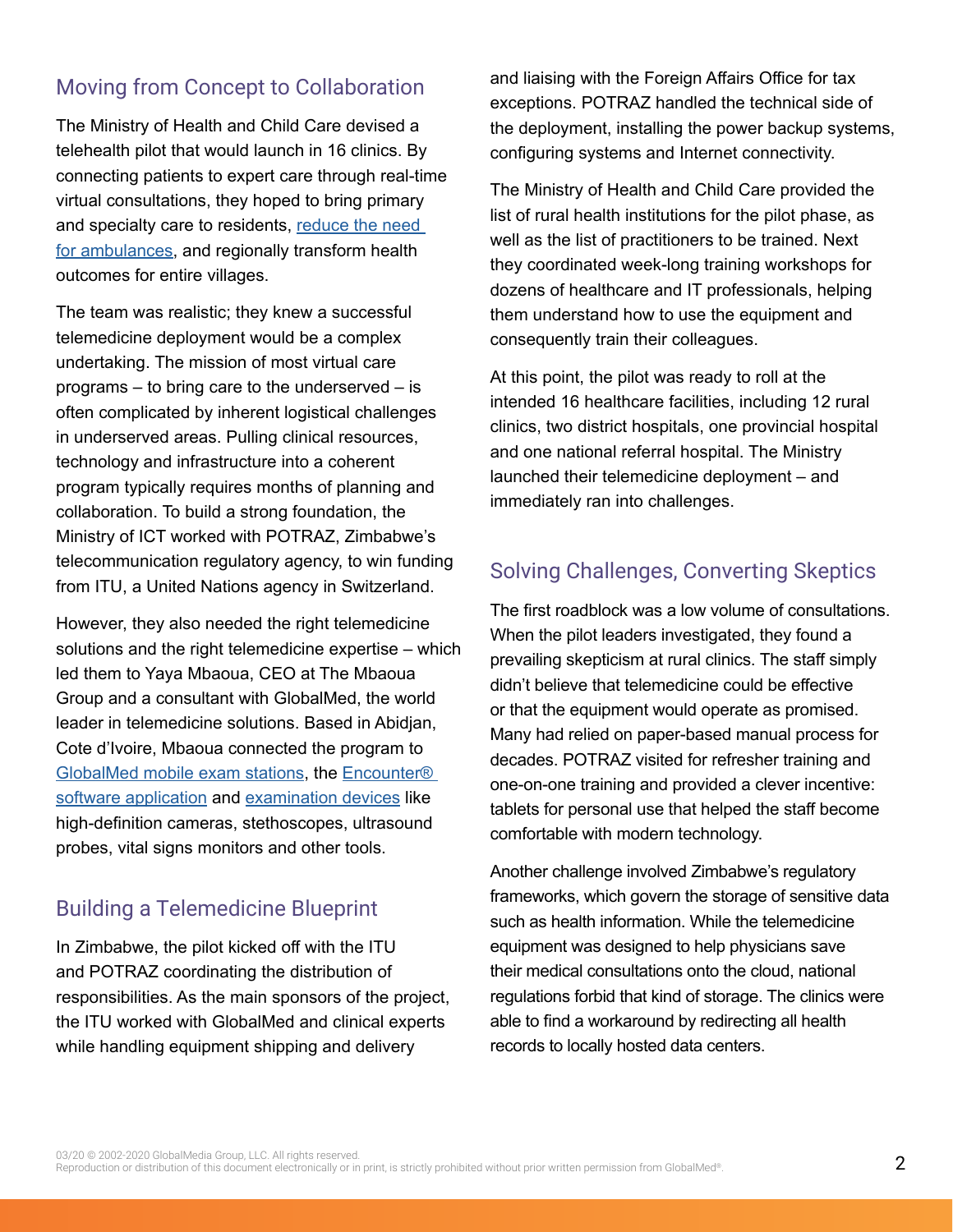

Finally, several facilities had network issues that prevented continuous system use. While major cities accessed the Internet through fiber cable, the more remote clinics relied on a VSAT system that wasn't functioning. The POTRAZ team discovered it had been damaged by a natural disaster, made repairs and restored Internet access.

With all 16 facilities operating in full swing, the pilot leaders began assessing their results.

### Expanding Care and Saving Lives

The team was initially gratified to note that GlobalMed telemedicine stations and devices were "performing with high reliability" and that staff had become comfortable using the equipment to conduct virtual exams. The trained providers were even training other staff – and the number of virtual consultations was rising steadily.

This quickly translated into [faster and more advanced](http://globalmed.com/the-8-elements-of-good-telemedicine-training/)  [care for patients.](http://globalmed.com/the-8-elements-of-good-telemedicine-training/) The most in-demand specialties driving televisits were maternity, pediatrics, chronic disease and ophthalmology, with physical injuries ranking next in need. "Most visits are for complicated medical conditions requiring specialized medical attention – often beyond the physician's expertise so they escalate," Mbaoua said. He noted that the many

virtual consults are handled locally by a general or senior nurse practitioner "to avoid overwhelming specialists at referral centers with minor cases."

The virtual capabilities also improved the availability of medical expertise in an unexpected way. Zimbabwe physicians were able to pursue advanced medical education in other countries while still caring for their patients back in Africa. One very popular obstetrician, Dr. Choga, was able to attend training in the U.S. while virtually seeing his caseload of expectant mothers in a Zimbabwe district hospital.

Then the telemedicine program offered a massive advantage that no one could have foreseen. In March 2019, one of the worst disasters on record struck the Manicaland Province – [Tropical Cyclone Idai.](http://blogs.nasa.gov/hurricanes/tag/idai-2019/) The storm caused catastrophic flooding, landslides and damage across Zimbabwe and Mozambique, killing more than 1,300 residents, with thousands missing and thousands more in dire need of medical assistance. In addition to immediate injuries, a cholera outbreak afflicted more than 4,000 patients.

Zimbabwe's telehealth clinics were able to relieve pressure on overwhelmed hospitals and [provide](http://globalmed.com/transforming-disaster-recovery-with-telemedicine/)  [remote consultations during the disaster recovery](http://globalmed.com/transforming-disaster-recovery-with-telemedicine/)  [efforts](http://globalmed.com/transforming-disaster-recovery-with-telemedicine/). Wounded and sick patients could see doctors immediately instead of waiting for care – and so the telemedicine pilot saved countless lives.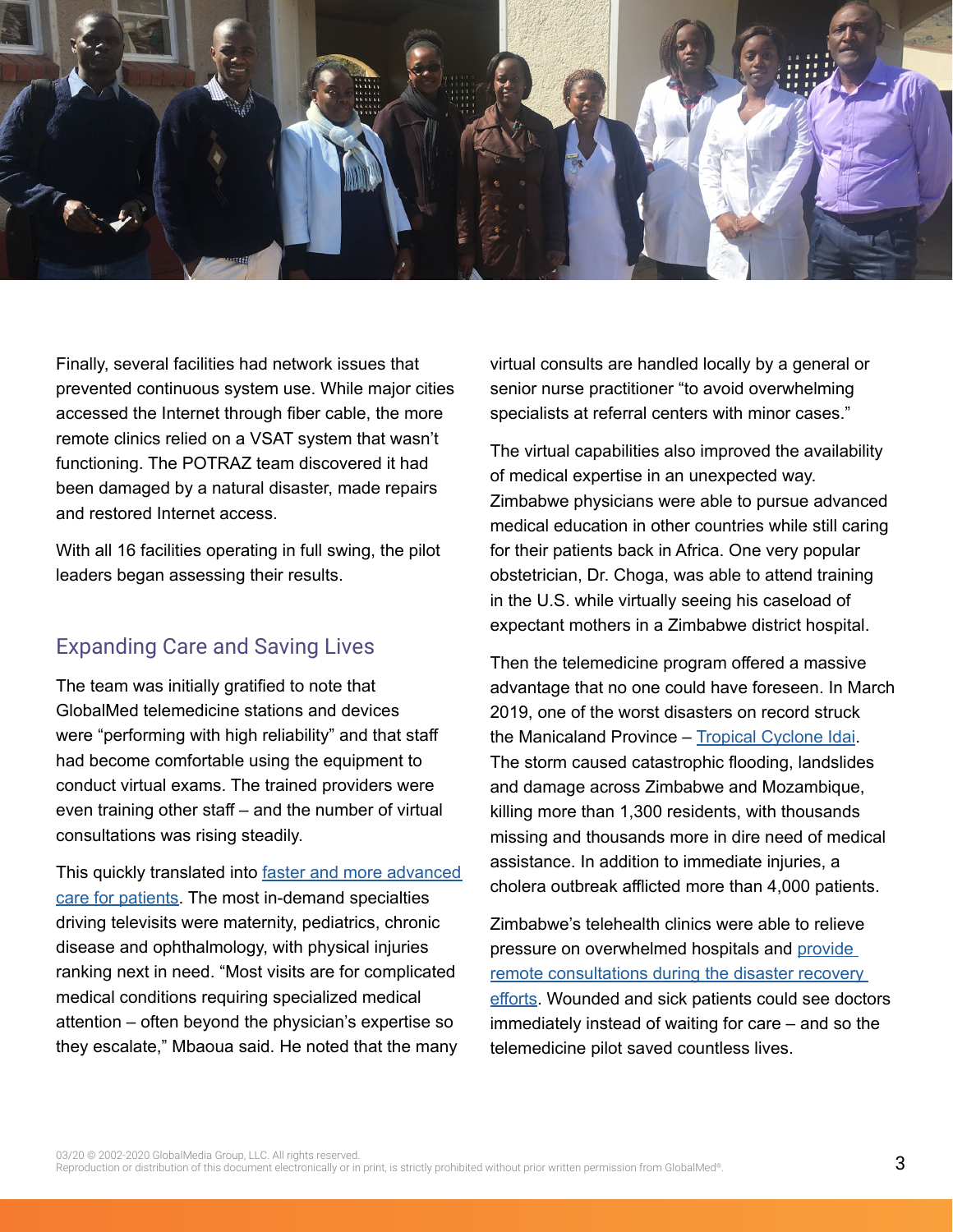## Cost Savings and Travel Reduction

By this point, the pilot had proven its immediate clinical value. But the program leaders were measuring additional benefits as well. One of the most crippling challenges in Zimbabwe healthcare has been the vast patient travel required for even basic care. Having to travel hundreds of kilometers for specialist appointments or hospital visits can be so burdensome that many patients simply forego treatment. Through virtual consults, the telemedicine pilot was able to reduce the need for ambulances, eliminate significant travel for each patient and accelerate their access to clinical expertise.

| <b>LOCATION</b>                                             | <b>KM SAVED</b><br><b>PER PATIENT</b> | <b>AVERAGE</b><br><b>NUMBER OF</b><br><b>CASES</b> | <b>SCHEDULING</b><br><b>FREQUENCY</b>                                                 |
|-------------------------------------------------------------|---------------------------------------|----------------------------------------------------|---------------------------------------------------------------------------------------|
| <b>Rural Clinic</b><br>to District<br>Hospital              | 75 km                                 | 10 referral<br>cases/ month<br>per site            | Once or twice<br>a week and<br>emergencies                                            |
| <b>District</b><br>Hospital to<br>Provincial<br>Hospital    | 150 km                                | 5 referral<br>cases/ month                         | As needed                                                                             |
| Provincial<br>Hospital to<br>National<br>Referral<br>Center | 300 km                                | Rare                                               | When a<br>second<br>specialist<br>opinion or<br>neurologist/<br>surgeon is<br>needed. |

### Lessons Learned: Deploying Telemedicine in Disadvantaged Areas

Today the Zimbabwe deployment is regarded as an epic success. Yet the team has been diligent in documenting improvement opportunities for future implementations. Some of their recommendations for telemedicine programs in disadvantaged areas include:

**Align providers on best practices, procedures and care protocols.** You'll be dealing with clinicians from different regions, cultures, generations and

backgrounds – so be sure to align them on a standardized set of practices. Anticipate a technology generation gap and offer training and incentives to help build confidence in using the equipment.

**Establish a steering committee.** This is the most effective way to secure support from all stakeholders across multiple organizations. Designate champions, such as a high-ranking government official, who can persuade government leaders to embed telemedicine into their national digital health strategies; approaching the deployment as a stand-alone technology will creates silos within the digital health ecosystem.

**Adopt recent project management methodologies.** 

Clearly define all roles, with contracts designating responsibilities and resources to avoid gaps and gray areas. Allocating resources efficiently is also critical. Deploying telemedicine in a large geographical area often means a higher implementation cost, which can strain smaller organizational budgets.

**Take a tailored approach.** Any deployment involving different facilities and regions will require addressing disparate needs and scenarios. Tailor the implementation to the roadblocks, requirements and nuances of each site, instead of relying on a one-sizefits-all approach.

**Educate – and listen to – the patients.** Community awareness campaigns are essential to [build trust](http://globalmed.com/telemedicine-and-the-patient-education-gap/)  [with the local population base](http://globalmed.com/telemedicine-and-the-patient-education-gap/). Enlist local leaders as telemedicine ambassadors, distribute flyers about virtual care and listen to patients when they express specific needs or misgivings. They may have challenges and questions your clinical team didn't anticipate.

#### **Establish infrastructure, transportation and**

**logistical needs.** Electricity standards, Internet access, security requirements, shipping regulations and other considerations may differ in a remote or disadvantaged area. Transportation is a common barrier; if patients